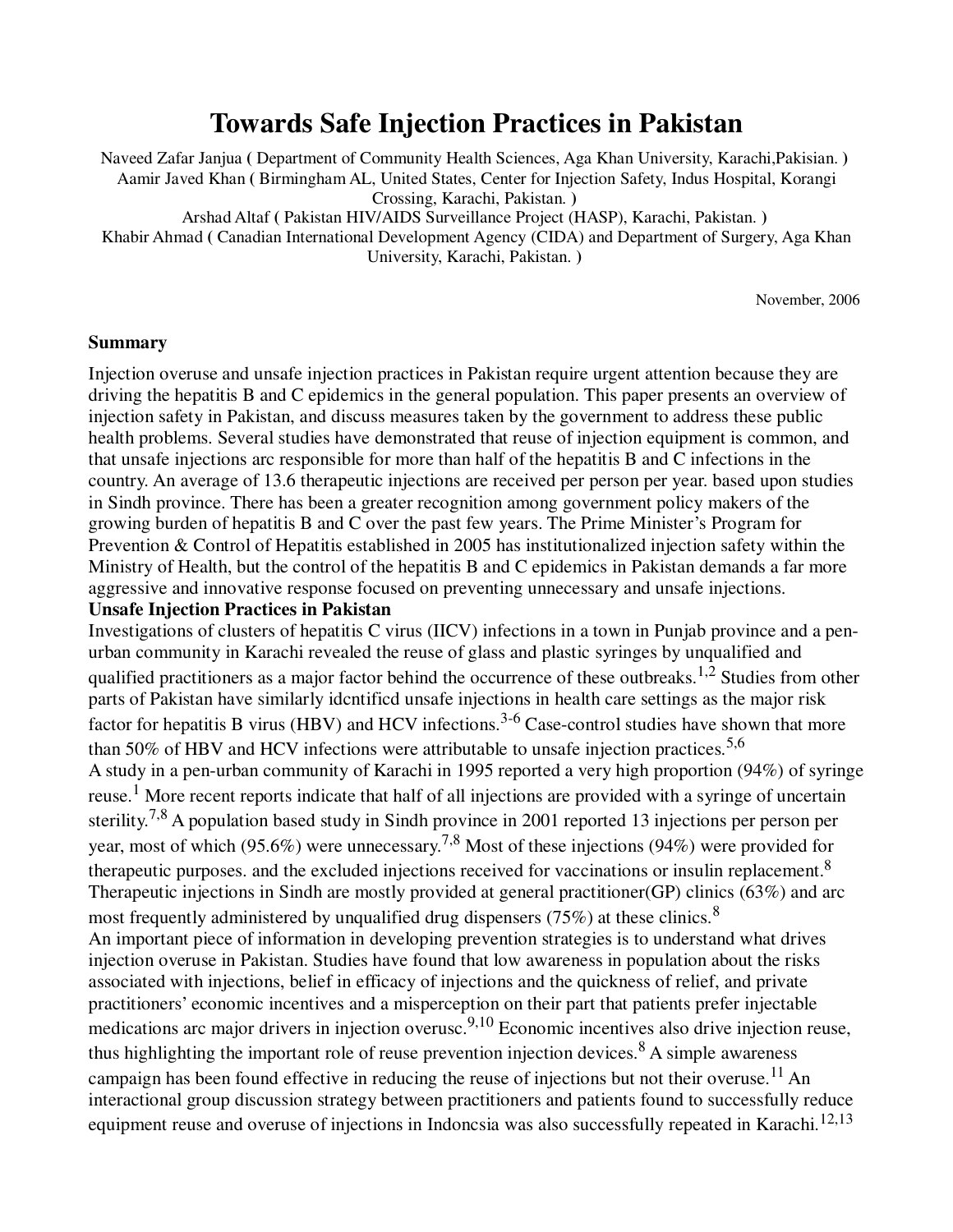The practicality of scaling up such an intervention remains to be demonstrated.

A consequence of injection overuse and reuse is the production of a large amount of sharp waste and a higher risk of injuries to health care workers and the general populaüon. Sharp waste handling and its disposal was found to be inappropriate in GP clinic settings in studies in Punjab and Sindh provinces.14,15 Appropriate sharp waste disposal presents many challenges. System for sharp waste management arc mostly nonexistent in the GP clinic setting or even at higher level facilities. When and where sharp waste boxes are available (such as through the immunization program), these are not always used for the disposal of syringes (Figure).



Figure 1. Disposal of sharp waste in open boxes in the presence of sharp disposal boxes in Pakistan.

Inappropriate disposal opens additional avenues for sharp injurics to health workers and to the general population.

Most health care workers arc reported to know very little about bloodborne pathogens and this poor knowlcdgc is a predictor for the lack of use of universal precautions<sup>16</sup> Studies have reported high frequency of sharp injuries. Health care workers at public facilities reported an average of 4 needlestick injuries during the past year.<sup>17</sup>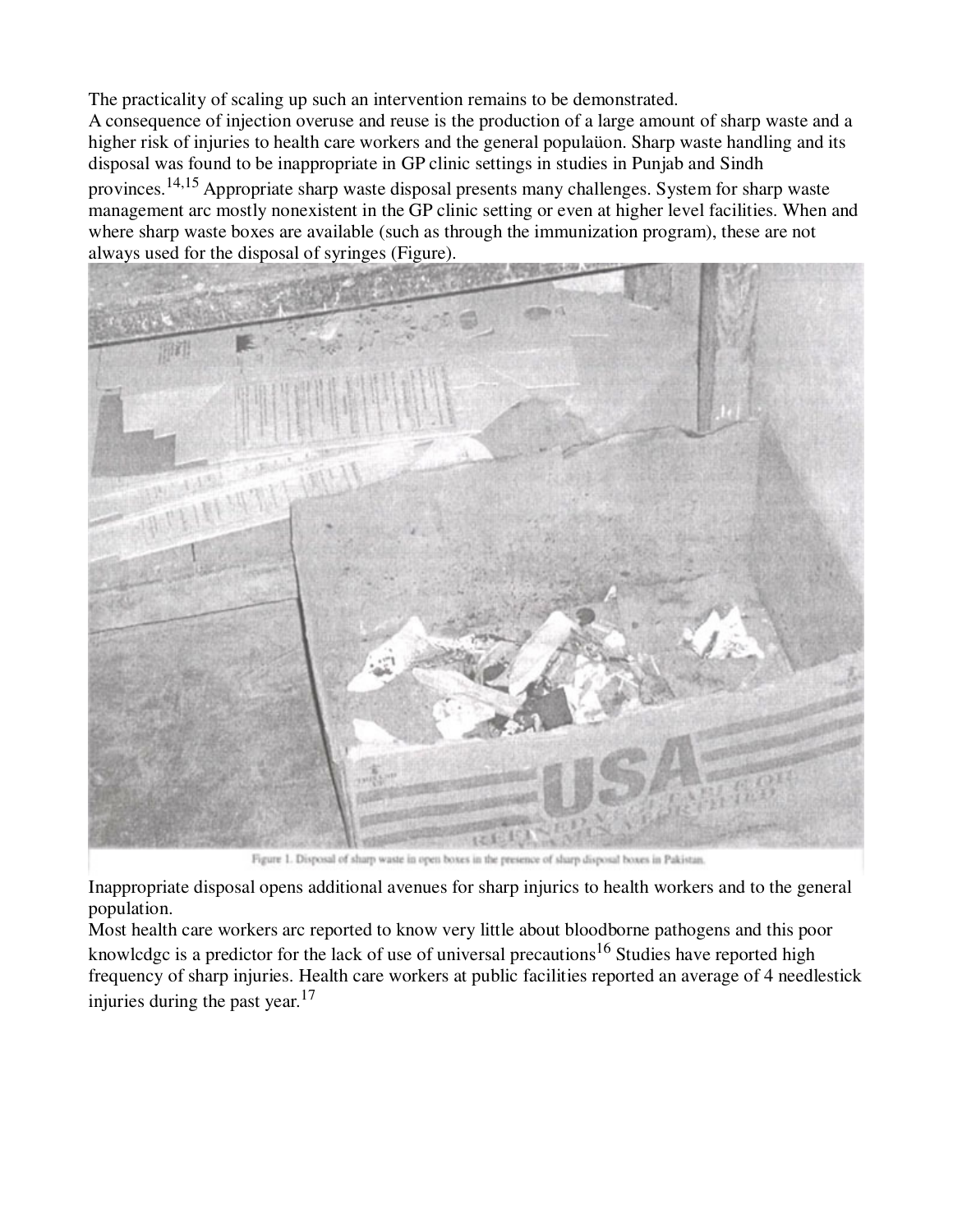#### Table. Selected injection practice indicators in Pakistan.

|                                                                                                                | <b>INDICATOR</b>   | <b>SOURCE</b>        |
|----------------------------------------------------------------------------------------------------------------|--------------------|----------------------|
| PROGRAMME INDICATORS (INPUTS)                                                                                  |                    |                      |
| HIV/AIDS prevention and care programme communicating the risk of HIV infection associated with                 |                    |                      |
| injections                                                                                                     | Yes                | <b>MoH/NACP</b>      |
| National drug policy discouraging injection overuse                                                            | No                 | MoH                  |
| Number of injectable medications on the national essential drug list                                           | 9                  | MoH                  |
| Essential drugs programme supplying syringes, needles, diluent and safety boxes in quantities matching         |                    |                      |
| supplies of injectable medications                                                                             | No                 | MoH                  |
| Immunization and family planning services supplying auto-disable syringes and needles in quantities            |                    |                      |
| matching supplies of injectable vaccines and contraceptives                                                    | <b>Yes</b>         | MoH                  |
| Health care waste management plan within the health system                                                     | In planning        | MoH                  |
| DETERMINANTS OF INJECTION PRACTICES (PROCESS)                                                                  |                    |                      |
| <b>Injection</b> use                                                                                           |                    |                      |
| Proportion of the population reporting a preference for injections in the case of fever                        | 1081/2124(50%)     | Janjua <sup>14</sup> |
| Proportion of the population recalling that the last injection received has been given at home                 | 19/848 (2%)        | Janjua <sup>8</sup>  |
| <b>Injection safety</b>                                                                                        |                    |                      |
| Proportion of the population spontaneously reporting the risk of HIV infection associated with                 |                    |                      |
| unsafe injections                                                                                              | 97/141 (68.8%)     | Luby <sup>20</sup>   |
| Proportion of prescribers spontaneously reporting the risk of HCV infection associated with                    |                    |                      |
| unsafe injections                                                                                              | 174/239 (72.8%)    | Janjua <sup>16</sup> |
| Proportion of health care facilities using auto-disable injection equipment                                    | 26/55 (47%)        | Mantel <sup>17</sup> |
| Proportion of health care facilities with stocks of single-use injection equipment(in the facility or in a     |                    |                      |
| nearby public or community pharmacy)                                                                           | 52/80 (65%)        | Mantel <sup>17</sup> |
| Proportion of injections administered by unqualified or family providers                                       | 83 / 848 (7.5%)    | Janjua <sup>8</sup>  |
| <b>INJECTION PRACTICES (OUTCOMES)</b>                                                                          |                    |                      |
| <b>Injection</b> use                                                                                           |                    |                      |
| Proportion of prescriptions including at least one injection                                                   | 1167 /2124 (60.4%) | Janjua <sup>7</sup>  |
| Average number of injections per prescription for prescriptions                                                | 1.2                | Janjua <sup>7</sup>  |
| Average number of injections per person per year.                                                              | 13.6               | Janjua <sup>8</sup>  |
| <b>Injection safety</b>                                                                                        |                    |                      |
| Proportion of health care facilities where injections are given with a sterile syringe and needle              | 59.3% (677/1153)   | Janjua <sup>14</sup> |
| Proportion of health care facilities where used injection equipment can be observed in places where they       |                    |                      |
| expose health care workers to needle-stick injuries                                                            | 73/79 (92%)        | Mantel <sup>17</sup> |
| Annual number of needle-stick injuries per injection provider                                                  | 4                  | Mantel <sup>17</sup> |
| Proportion of health care facilities where used injection equipment can be seen in the surrounding environment | 65/79 (82%)        | Mantel <sup>17</sup> |

Table summarizes injection practice indicators in Pakistan.

# **Current Initiatives for Achieving Injection Safety**

Studies have found that interventions to achieve safe injection practices are successful and highly cost effective.18 Such interventions are likely to reduce the burden of disease and health related costs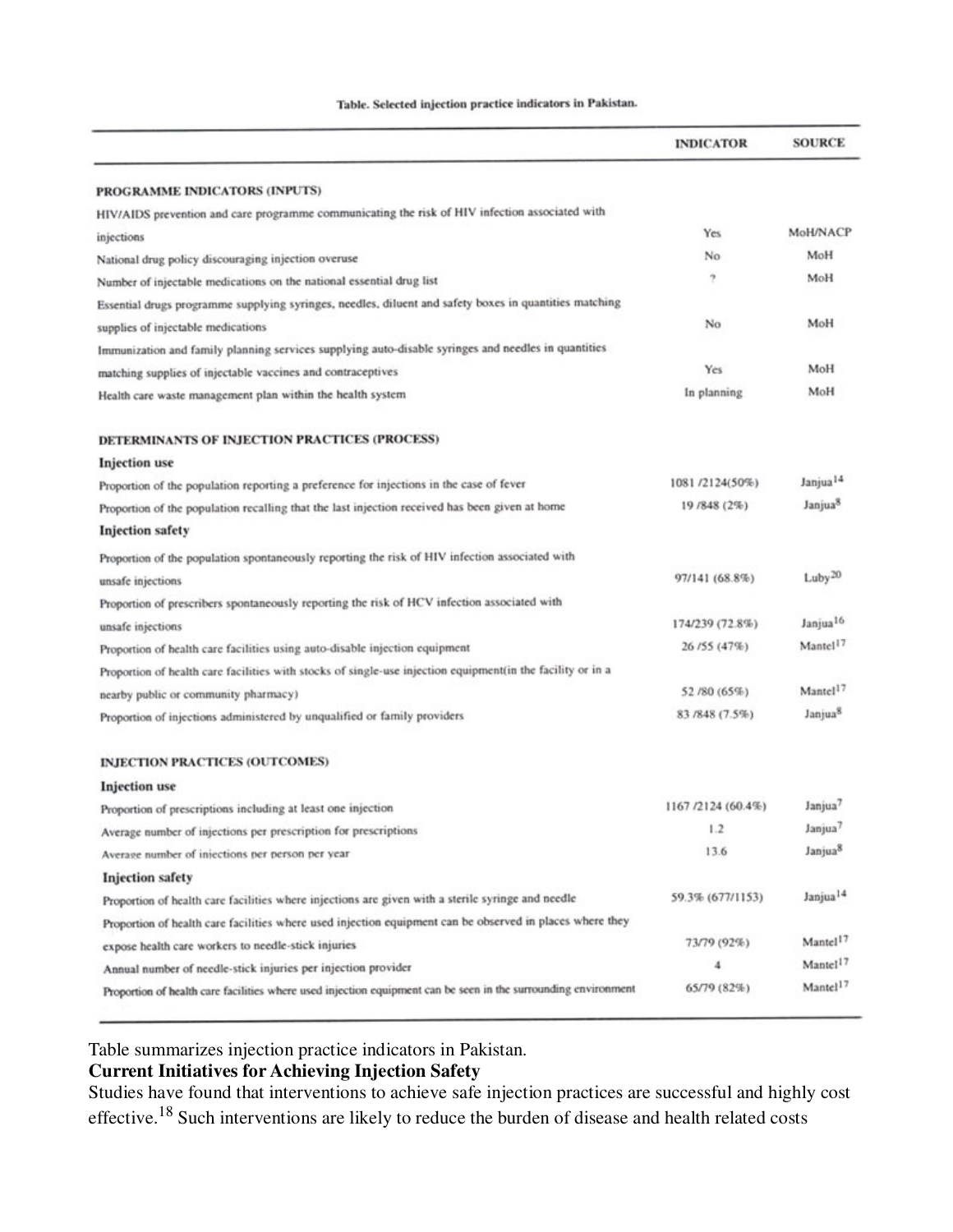associated with unsafe injections. Evidence of unsafe injections and advocacy safe practices has heightened the awareness of policy makers in Pakistan, which in turn has prompted the government to take action towards promoting Injection safety. The following highlight rcccnt progress made by the Ministry of Health:

#### **Legislation on quality of Syringes**

A WHo funded assessment of syringe quality in Pakistan in 2004-2005 concluded that only two companies market syringes that meet ISO standards for packing and labeling. As long as there are other syringe manufacturers that meet some (but not all) of the ISO standards, the public's right to a quality syringe will remain elusive. Furthermore, illegal reprocessing for repackaging may still occur in Pakistan. The study recommended that this issue should be addressed through the formulation of a National Regulation for disposable of medical devices that would make it mandatory o enforce international quality standards. The Ministry of Health (Moll) responded by formulating draft legislation that was shared widely with health programme managers. the industry, and consumer right organizations. The bill is currently (late 2006) with the National Assembly following approval by the MoH and the Prime Minister's cabinet.

#### **National Injection Safety Policy**

#### **The Expanded Programme on Immunization (EPI)**

Ministry of Health (MoH), Government of Pakistan in collaboration with several stakeholders organized a seminar in August 2004 to discuss available evidence on injection safety. develop a National Injection Safety Policy and outline a plan of action. The event achieved its stated objectives and was successful in coming up with a National Injection Safety Policy.

#### **Prime Minister's Programme for Prevention and Control of Hepatitis**

The government launched this initiative in 2005 with the goal of "a 50% reduction in viral hepatitis prevalence by 2010". The program does not specifically target the wide availability and overuse of injectable drugs, nor does it propose to test specific safe injection interventions among GPs in the private sector where most of the reuse occurs. Furthermore, resources and efforts to promote injection safety will have to compete with many of the other objectives of this programme, including establishing laboratory diagnostic facilities and pros' idi ng interferon treatment for a limited number of persons infected with HCV at 60 health care facilities across the country.

### **Future Directions**

The Prime Minister's Programme is an important step towards institutionalizing hepatitis B and C prevention within the public sector. To increase the likelihood of success in meeting its stated goal, we recommend the implementation of the following specific activities by the Prime Minister's Programme:

#### **Behaviour change to promote safe injection practices**

A focused behaviour change and communication (BCC) strategy for health care providers and their clients in the public and private sectors is essential for success. A BCC strategy for injection safety has already been designed by the World Health Organization Safe Injection Global Network (SIGN) and should guide this effort . Much work needs to be done in finding ways for scaling up interactional group discussions (IGD) interventions to the district, provincial and national levels. In this case, bodies such as the Pakistan Medical Association (PMA) can play a pivotal role. GPs who participate in IGDs implemented through such associations arc likely to communicate the message to fellow practitioners. This may have multiple benefits; remove misconceptions among GPs about patients' preference for injectable drugs and allay fears of losing patients if they are not prescribed injections. Reaching a consensus to use a new syringe for every injection and to decreasc the use of unnecessary injection among GPs in a locality (e.g. town, district) under the umbrella of an organization such as the PMA would help practitioners accept and adopt safe injection practices. A similar strategy has previously worked for achieving reductions in anti- motility drugs prescription for childhood diarrhea. The behaviour change strategy should be inclusive and should actively involve unqualified practitioners. Health care provision by unqualified practitioners is considered illegal although these cater to a large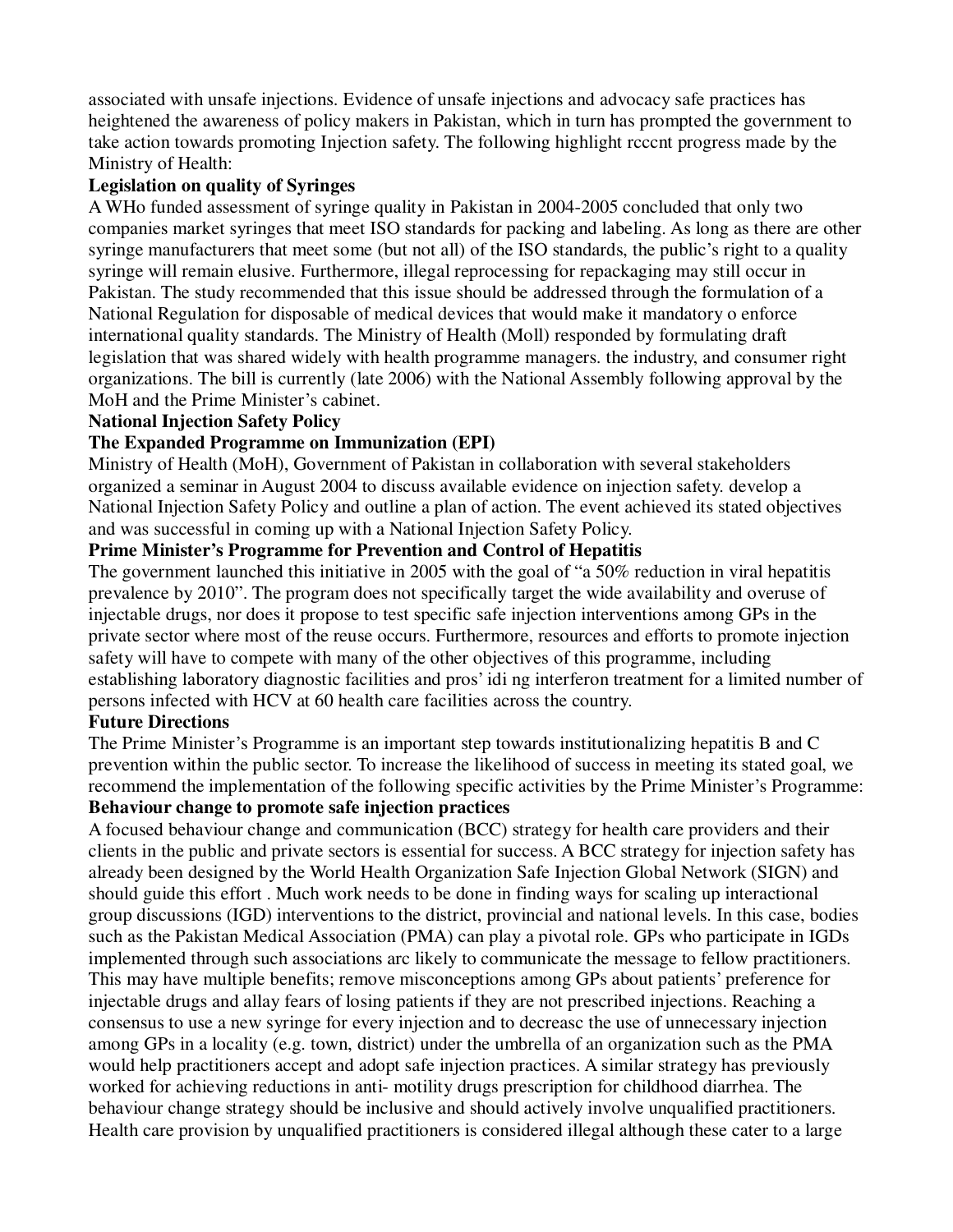number people in remote and rural areas where the population does not have access to qualified practitioners.19 Furthermore, their unsafe injection practices do not differ much from the practices of qualified practitioners.<sup>14</sup> At least in the context of unsafe and unnecessary injections, we need not differcntiatc between these two groups and should engage both in injection safety activities.

#### **Supply of Injection Equipment**

The prevention of injection equipment reuse is impossible in the absence of an adequate supply. More than 80% of injections in Pakistan are provided by the private sector andmost injection equipment is paid for by patients even in public sector settings. <sup>8</sup> Injection devices with reuse prevention features like auto- disable (AD) syringes can achieve significant reductions in reuse in health care facilities where reuse is driven primarily by economic incentives, such as GP clinics. The unit price for syringes is a critical factor in maintaining adequate supplies within government settings as well as in the private sector. Legislation in this regard should continue to be supported by government, manufacturers and advocacy groups. Partnerships between industry and governments can play a major role in providing these devices at an affordable price and assist with the phase-out of conventional devices from the market, beginning with those that do not meet existing ISO standards of manufacture. The likely role of government is to set the policy of reuse prevention devices use at all health care facilities and to provide incentives to manufacturers in the form of tax subsidies to lower initial cost. The manufacturers must actively work to make these syringes available at the price of conventional device.

#### **Sharp Waste Disposal**

Sharp waste disposal is a major component of the Prime Ministers Programme, which includes provision of incinerators at the district level. There arc many important challenges for this approach to work. The feasibility of providing incinerators at a central place can bc learned from the experience of the Karachi City Government. Baseline surveys must guide the Ibrmulation of appropriate strategies for each district. The location of the incinerators is also crucial in terms of distance from health facilities and prevention of population exposure to the toxic chemicals produced during incineration. Usc of inexpensive technology like geographic information system (GIS) with locations for clinics population density and road infrastructure can prove vcry valuable in planning the location and future opcrations of incinerators. Districts Health Officers may not know the exact number of clinics nor the amount of waste generated from them and a registration system of clinics would be helpful for waste disposal planning. While investing in incinerators at this stage helps address thc problem of sharp waste disposal, we should also be concerned about the environmental problems associated with them and should explore environmentally sustainable choices. Pilot studies for the safely and feasibility of removing needles and recyclable components could be explored to reduce the burden cm incinerators.

#### **Discussion**

Unsafe injcctions remain a major risk to public health in Pakistan, even though studies conducted more than a decade ago implicated them as the driving force behind 'the hepatitis B and C epidemics in the country. The government has previously adopted limited interventions driven by donor demands, such as the GAVImandated use of AD syringes for new vaccines and sharp disposal in the Expanded Programme on Immunizations. A national initiative launched by the government in 2005 seeks to reduce the prevalence of viral hepatitis. but the program risks being minimally effective in the absence of specific prevention strategies focused on unsafe injections. Diluting resources and efforts by integrating curative care services in a prevention program is counterproductive, primarily because most new HBV and HCV infections continue to be attributable to unsafe injection practices. Continued research is needed to methodologically develop and test sound interventions based on theories of behavior change to achieve reduction in injection use and reuse of injection equipment, particularly among GPs and their clients. Readily available and affordable reuse prevention devices arc most likely to impact injection reuse, health worker safety. and injection waste management. Important issues such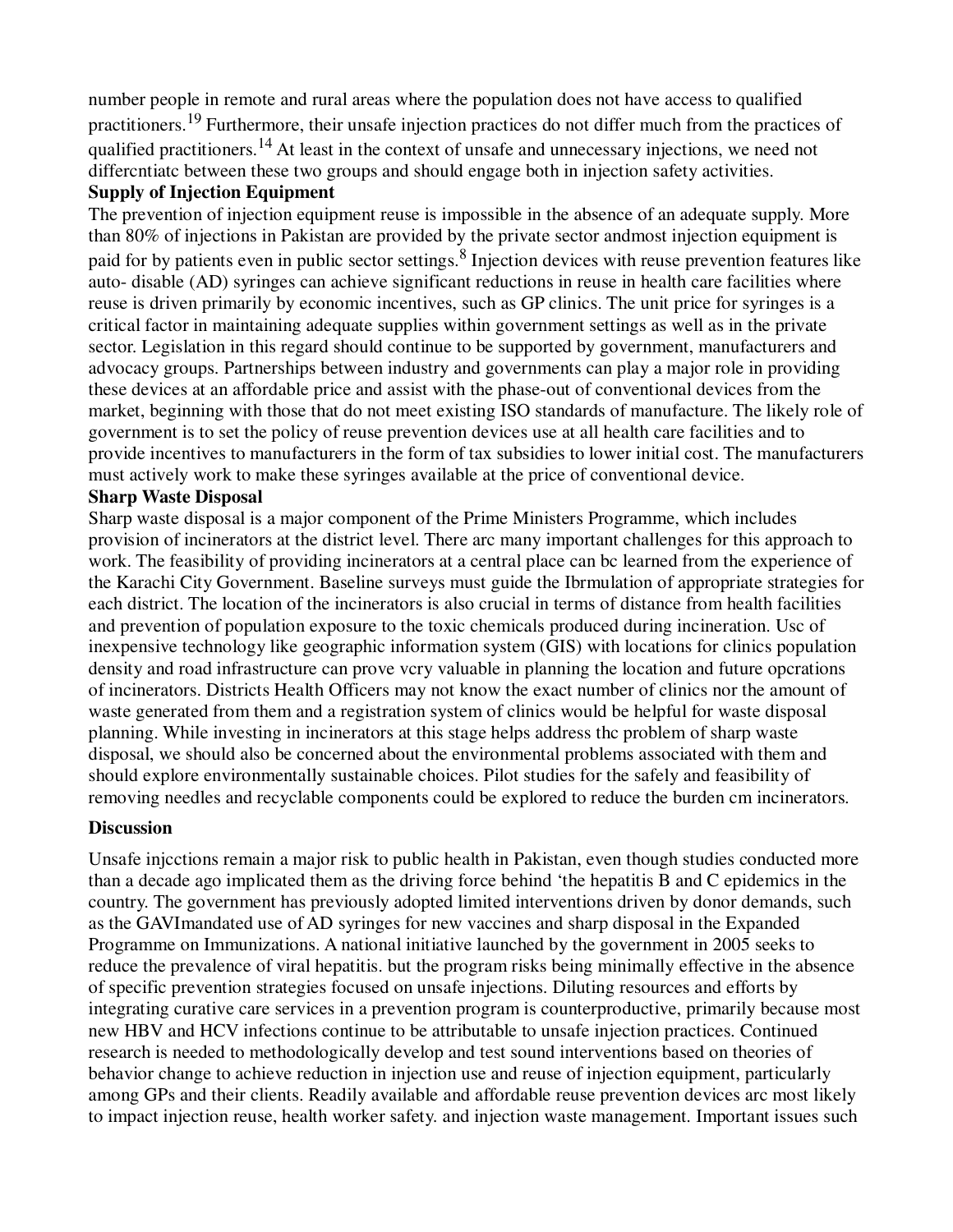as the sustainability and coverage of operations need to be resolved in discussion with the future consumers of the proposed sharp waste disposal system.

## **References**

1. Luby SP Qammddin K. Shah AA. Omair A. Pahsa 0. Khan AJ. McCormck JB, Hoodbhouy F. Fasher4foch S. The rebtionship betveien therapeutic injections and high prevalence of hepatitis C nkcuon in Ilafizabod. Pakistan. pidemiol infect 1997; 119: 349-56.

2. Khan AJ, Luby SR Fikrce F. Karim A. Obaid S. DclbwjL, S. Mirza S. Matik T. Fisher Hoch S. McCormick iB. Unsafe injections and the trdnsmission of hepatitis B and C in a periurban community in Pakistan Bull World Health Organ 2000; 78: 956-63.

3. Akht.ar S. Younus M. Adil S. Hassan F. iafri Sli. Epidemiologic study of chrornc hepatitis B virus infection in male vohintcer blood donors in Karachi. Pakistan. BMC Gastroenterol 2005: 5: 26.

4. Akhtar S. Younus M. Adil S. Jafri SH. Hassan F. Hepatitis C virus Infection in asymptomatic male volunteer blood donors in Karachi. Pakistan. J Viral Hepat 2004; 11:527-35.

5. Bari A. Akhcar S. Rahbar MH. Luby SP, Risk factors for hepatitis C virus infection in male adults in Rawalpindi.Islamabad, Pakistan. Trop Med Int Health 2001: 6: 732-8.

6. Usman HR. Akhtar S. Rahbar MH. Hamid S. Moattar T, Luby SP, Injections in health care settings: a risk factor for acute hepatitis B virus infection in Karachi. Pakistan. Epidemiol Infect 2003: 130: 293- 300.

7. Janjua NZ, Akhtar S. Hutin YJ. Economc burden of unnecessary Injections in Pakistin. AIDS 2006 XVI International AIDS Conference. Toronto. Canada: lnternational AIDS Society. Geneva. 2006: TUPE0504.

8. Janjua NZ. Akhtar S. Hutin YJ. Injection use in two districts of Pakistan:

implications for disease prevention. Int J QuaI Health Care 2005; 17: 401-8.

9. Janjua NZ. Hutin YJ. Akhiar S. Ahmad K. Population beliefs about the efficacy of injections in Pakistans Sindh province. Public Health 2006: 20: 824-833.

10. Altaf A. Fatmi Z. Ajmal A, Hussain T. Qahir H. Agboatwalla M. Determinants of therapeutic injection overuse among communities in Sindh. Pakistan. J Ayub Med Coll Abbouabad 2004; 16: 35.8. 11. Luby S. Hoodbhoy F. Jan A. Shah A. Hutin Y. Long.term improvement in unsafe injection practices following community intctveniion. Int J Infect Dis 2005; 9: 52-9.

12. Agboaiwalb M. Hutin Y. Luby S. Mussarat A. A pilot intervention to improve injection practices in the informal private secior in Karachi, Pakistan. Abstract #AC 112. Second International Conference on Improving Use of Medicines (ICIUM). Chiang Mai, Thailand. 2004.

13. Hadiyono .JE Suryawali S, Danu SS. Sunartono. Santoso B. lnteracional group discussion: results of a controlled trial using a behavioral intervention to reduce the use of injections in public health facilities. Soc Sci Med 1996; 42: 1177-83.

14. Janjua NZ, Akhtar S. Hutin YJ. Economic burden of unnecessary Injection in Pakistan. Report Submitted to WHO. Karachi: Aga Khan University. Pakistan / World Health Organization. Geneva. 2005.

15. Janjua NZ. Injection practices and sharp waste disposal by general practitioners of Murree. Pakistan. J Pak Med Assoc 2003: 53: 107.11.

16. Janjua N. Poor Knowledge - predictor of nonadherance to safety precautions for blood borne pathogens at first level care facilities. Global Health Education Consortium (GHEC) Conference-Crossrocids in Global Health: The Dual Challenge of Infections and Chronic Diseases. Toronto: Global Health Education Consortium (GIIEC) and Centre for International Health at University of Toronto (CIH). 2006.

17. Mantel C. Survey on the safety of injections in Pakistan. Assignment report, 17 May 2002.- Islamabad: Ministry of Health. Govmment of Pakistan. 2002.

18. Dziekan G. Chisholm D. Johns B. Rovira J. Hutin YJ. The cost-effectiveness of policies for the safe